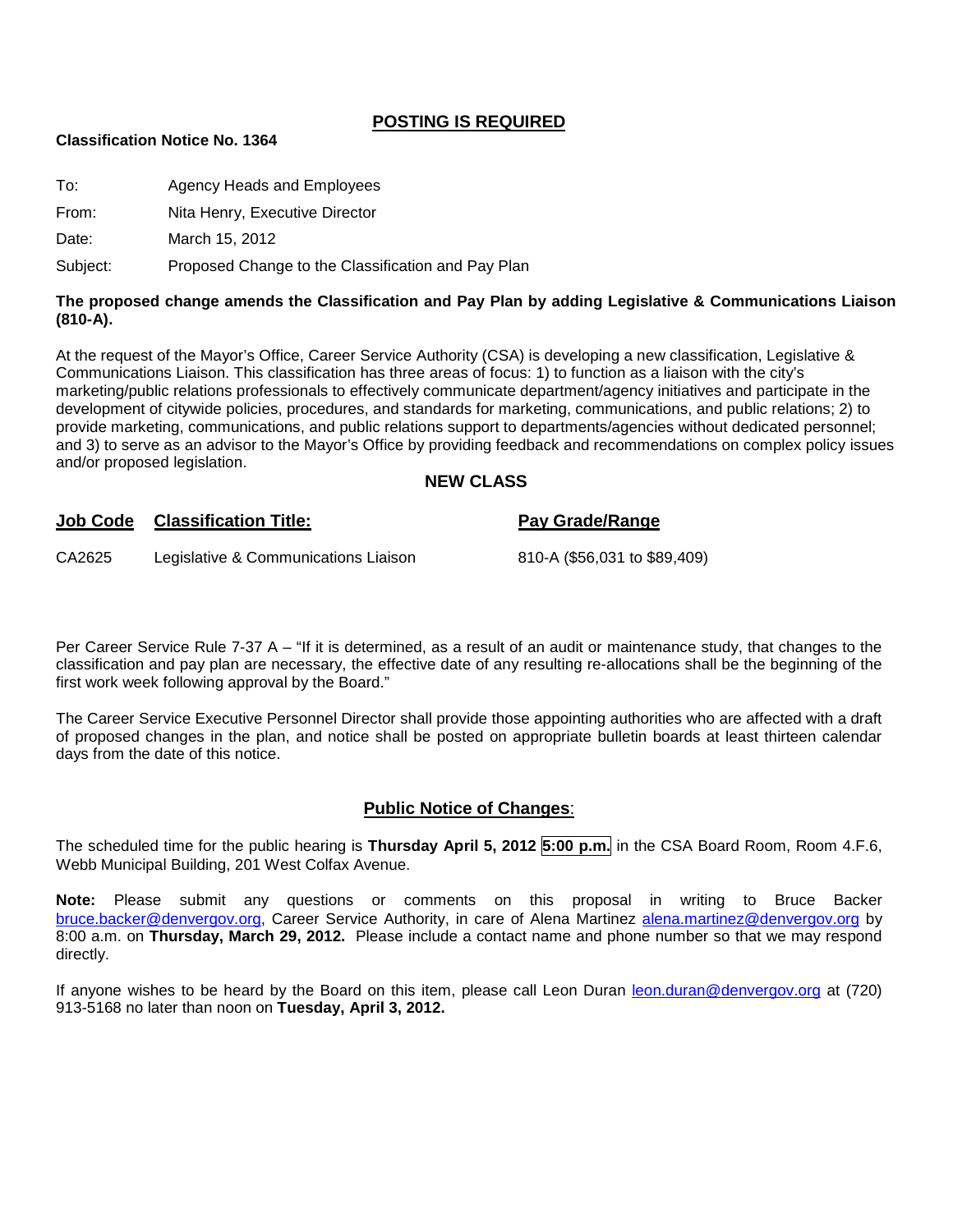

# Career Service Authority

Page 1 of 5

# Legislative & Communications Liaison

# **GENERAL STATEMENT OF CLASS DUTIES**

Performs advanced, specialized professional level work functioning as a liaison with the city's marketing/public relations professionals to effectively communicate department/agency initiatives; participating in the development of citywide policies, procedures, and standards for marketing, communications, and public relations; providing marketing, communications, and public relations support to departments/agencies without dedicated personnel; and serving as an advisor to the Mayor's Office by providing feedback and recommendations on complex policy issues and/or proposed legislation.

# **DISTINGUISHING CHARACTERISTICS**

The Legislative & Communications Liaison is distinguished from the *Marketing/Public Relations Specialist*  which performs professional specialist level communications, marketing, and/or public relations work involved in planning, developing, designing, coordinating, and monitoring of a variety of promotional and informational materials directed at public involvement and outreach strategies and activities.

Next, the Legislative & Communications Liaison is distinguished from the *City Council Legislative Analyst*, which performs advanced, specialized professional level work coordinating and managing the City's legislative process and City Council committee meetings; performing research and analysis into complex policy issues, making recommendations and providing advice to City Council members on existing and proposed legislation; and functioning as a technical expert on the City's legislative process by advising City Council members, city employees, and the public on legislative processes and procedures.

Finally, the Legislative & Communications Liaison is distinguished from the *Strategic Advisor*, which performs advanced, specialized professional level work by serving as a key advisor to an Appointing Authority/Executive, providing advice and counsel on a wide range of highly complex strategic, policy, organizational, and management issues, and making recommendations that have significant and longterm impact on city/departmental policies and priorities.

# *Guidelines, Difficulty and Decision Making Level:*

Guidelines are generally in the form of stated objectives only with issues and factors largely undefined requiring the employee to exercise creativity and ingenuity in devising criteria, techniques, strategy, and methodologies for approaching assigned functions or projects.

Duties performed involve concepts, theories, and concrete factors to be evaluated and weighed requiring a high degree of analytical ability, independent judgment, and decision-making.

Work assignment is generally unstructured and employee is responsible for organizing complex, varied, and simultaneous coordination of several functions, programs, or projects in various stages of completion.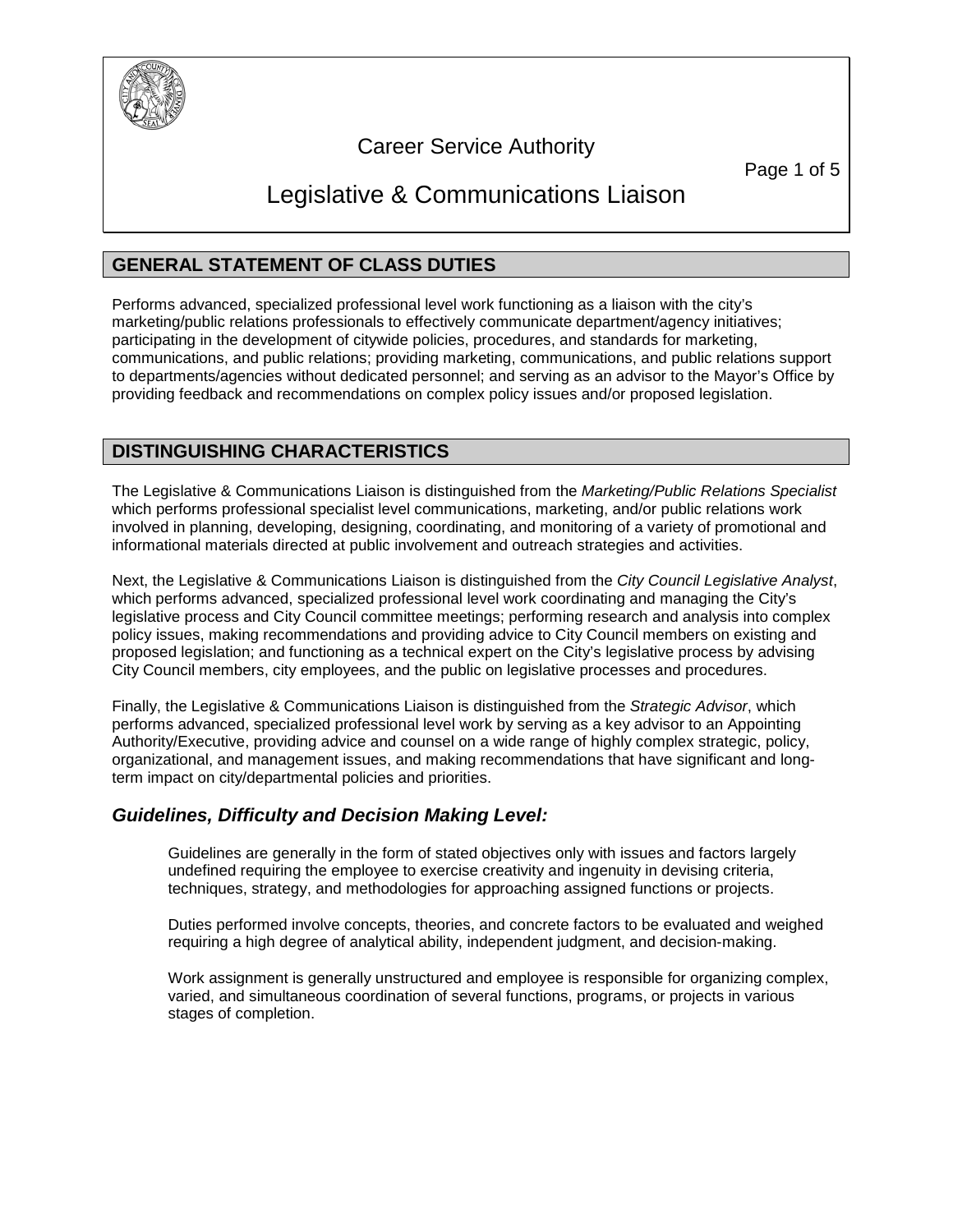## *Level of Supervision Received and Quality Review:*

Under administrative supervision, the employee has personal accountability for carrying out an assigned function, program, or project within the scope of established guidelines and objectives and is expected to resolve problems that arise in the normal course of the work. Completed work is generally reviewed for soundness of judgment, conclusion, adequacy, and conformance to policy.

#### *Interpersonal Communications and Purpose:*

Contacts are of a non-prescribed nature involving the negotiation and resolution of problems and where exceptional degrees of discretion, judgment, and knowledge are required. Communication where the exchange of information, support, influence, and cooperation may have a very significant impact on the division, programs, and/or policies of the organization.

#### *Level of Supervision Exercised:*

By position, performs lead work.

## **ESSENTIAL DUTIES**

Functions as a liaison with marketing/public relations professionals across the city to communicate and provide support for department/agency initiatives or proposed legislation and to coordinate interdepartmental communication efforts on major city events.

Participates in the development and implementation of citywide communications, marketing, and public relations policies, procedures, and standards; develops and recommends citywide communications, marketing, or public relations solutions for complex problems and highly sensitive issues that impact a specific program area.

Acts as a technical expert in a specific program area and provides leadership, focus, and direction to a variety of cross functional, departmental, and/or jurisdictional teams in order to achieve important city objectives related to the city's priorities.

Cultivates, fosters, and maintains positive working relationships with representative from agencies, departments, community and business groups, legislative officials, and other stakeholders to gain their cooperation and support to further organizational interests and objectives.

Acts as spokesperson or represents departments/agencies without a dedicated public information officer, by relaying information and promoting publicity for public and media related initiatives and acts as a liaison between the department/agency, the community, and/or other stakeholders.

Develops, coordinates, and monitors communications, marketing, and public relations initiatives and activities for departments or agencies without marketing/communications professionals; oversees the preparation and distribution of responses to all media requests, informational interviews, public inquiries and/or public official requests and ensures accuracy and timeliness.

Researches and analyzes complex policy issues or proposed legislation that impact the city's priorities, goals, and services and develops recommendations on the proper course of action; serves as an advisor to the Mayor's Office by providing feedback and recommendations on these policy issues or proposed legislation.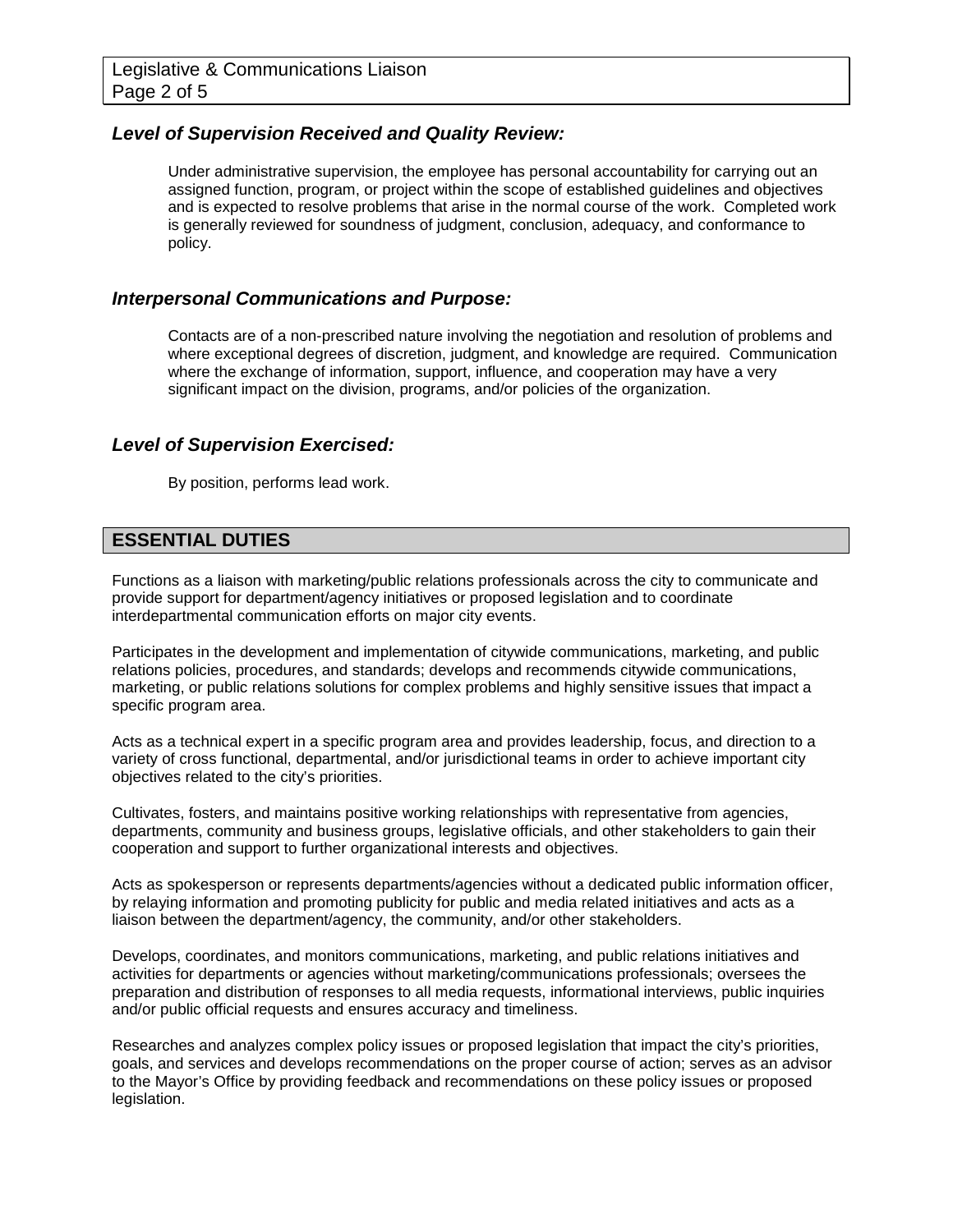## Legislative & Communications Liaison Page 3 of 5

Represents the Mayor's Office at meetings and interdepartmental activities to influence legislative and/or regulatory change, garner support, shape opinions, and advocate controversial positions in order to achieve the city's goals, interests, and needs.

By position, coordinates and provides assistance with crisis communications, which includes implementing emergency and strategic plans and protocols for crisis communications and notifying appropriate staff, officials, and/or departments/agencies.

> Any one position may not include all of the duties listed. However, the allocation of positions will be determined by the amount of time spent in performing the essential duties listed above.

## **MINIMUM QUALIFICATIONS**

#### *Competencies, Knowledge, & Skills:*

- **Integrity/Honesty** Contributes to maintaining the integrity of the organization, displays high standards of ethical conduct, understands the impact of violating these standards on an organization, self, and others, and is trustworthy.
- **Communicating with Persons Outside Organization** Communicating with people outside the organization; representing the organization to customers, the public, government, and other external sources. This information can be exchanged in person, in writing, by telephone, or email.
- **Sales & Marketing** Knowledge of principles and methods for showing, promoting, and selling products or services. This includes marketing strategy and tactics, product demonstration, sales techniques, and sales controls systems.
- **Customer Service** Works with customers to assess needs, provide assistance, resolves problems, and satisfy expectations, knows products and services, and is committed to providing quality products and services.
- **Oral Communication** Expresses ideas and facts to individuals or groups effectively, makes clear and convincing oral presentations, listens to others, and facilitates an open exchange of ideas.
- **Information Management** Identifies a need for and knows where and how to gather information and organizes and maintains information or information management systems.
- **Interpersonal Skills** Shows understanding, courtesy, tact, empathy, and concern, develops and maintains relationships, may deal with people who are difficult, hostile, and/or distressed, relates well to people from varied backgrounds and situations, and is sensitive to individual differences.
- **Flexibility** Is open to change and new information, adapts behavior and work methods in response to new information, changing conditions, or unexpected obstacles, and effectively deals with pressure and ambiguity.
- **Conflict Management** Minimizes confrontations, disagreements, complaints, and grievances and resolves them in a constructive manner. Works with staff, higher-level managers, peers, administrative staff from other organizations, internal and external customers, and local stakeholders groups to generate areas of agreement and joint action.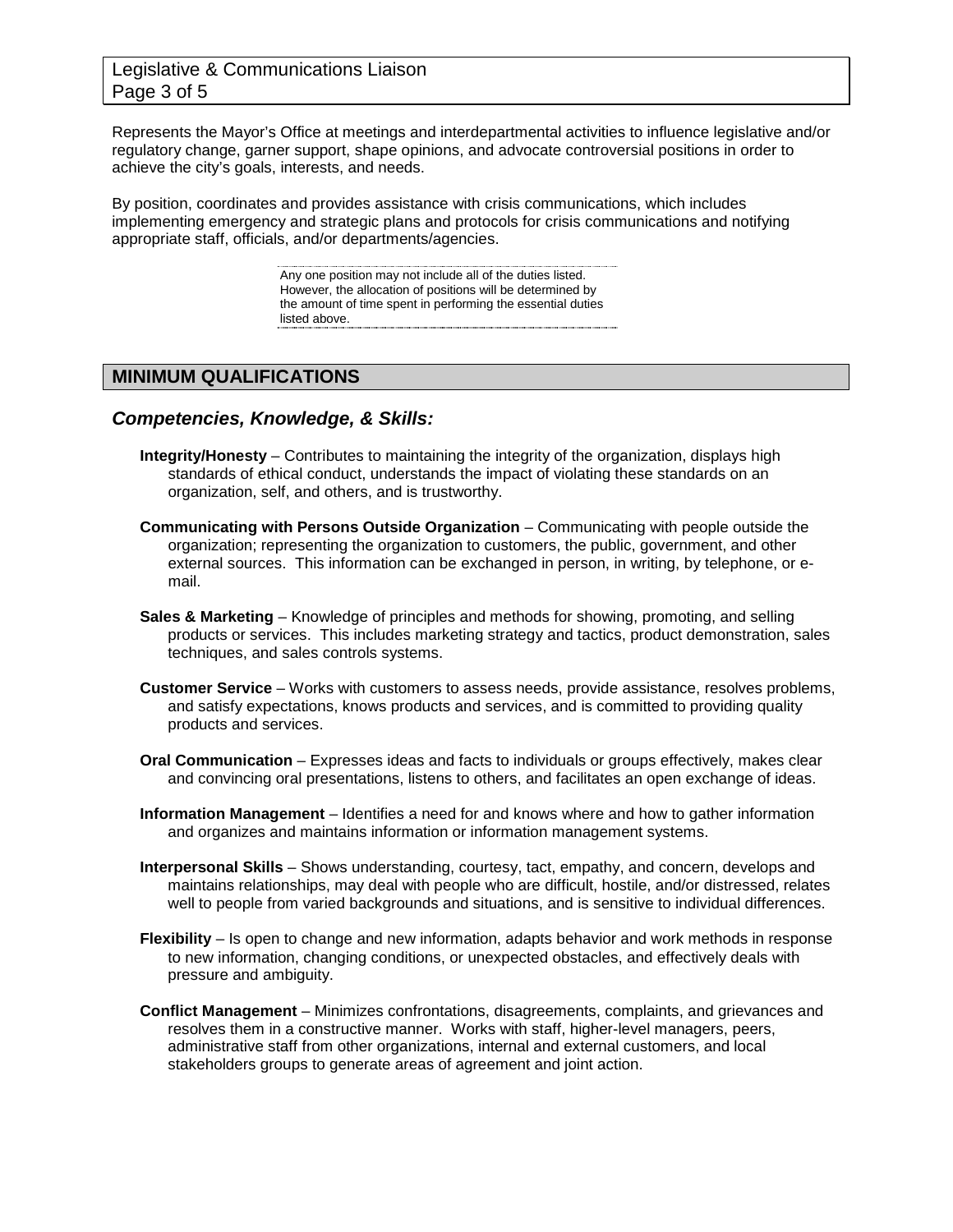- **Reading**  Understands and interprets written material including technical material, rules, regulations, instructions, reports, charts, graphs, or tables and applies what is learned from written material to specific situations.
- **Writing** Recognizes or uses correct English grammar, punctuation, and spelling, communicates information in a succinct and organized manner, and produces written information including technical material that is appropriate for the intended audience.
- **Organizational Awareness** Knows the organization's mission and function and how its social, political, and technological systems work and operates effectively with them including the program, policies, procedures, rules and regulation of the organization.
- **Vision** Understands where the organization is headed and how to make a contribution, takes a long-term view, and recognizes opportunities to help the organization accomplish its objectives or move toward the vision.
- **External Awareness** Identifies and understands economic, political, and social trends that affect the organization.
- **Creative Thinking** Uses imagination to develop new insights into situations and applies innovative solutions to problems; designs new methods where established methods and procedures are inapplicable or are unavailable.
- **Problem Solving**  Identifies and analyzes problems; uses sound reasoning to arrive at conclusions; finds alternative solutions to complex problems; distinguishes between relevant and irrelevant information to make logical judgments.
- **Decision Making** Makes sound, well-informed, and objective decisions, perceives the impact and implications of decisions, commits to action even in uncertain situations to accomplish goals, and causes change.
- **Reasoning** Identifies rules, principles, or relationships that explain facts, data, or other information, analyzes information, and makes correct inferences or draws accurate conclusions.
- **Influencing/Negotiating** Persuades others to accept recommendations, cooperate, or change their behavior, works with others toward an agreement, and negotiates to find mutually acceptable solutions.
- Knowledge of public relation strategies sufficient to be able to manage public relations and facilitate information to the public through the media.

**Physical Demands** (Physical Demands are a general guide and specific positions will vary based on working conditions, locations, and agency/department needs)*:*

*Fingering*: Picking, pinching, or otherwise working with fingers. *Handling*: Seizing, holding grasping, or otherwise working with hand(s). *Hearing*: Perceiving the nature of sounds by the ear. *Near Acuity*: Ability to see clearly at 20 inches or less. *Reaching*: Extending the hand(s) and arm(s) in any direction. *Repetitive Motions*: Making frequent movements with a part of the body. *Talking:* Expressing or exchanging ideas by means or spoken words. *Vision:* Ability to adjust vision to bring objects into focus.